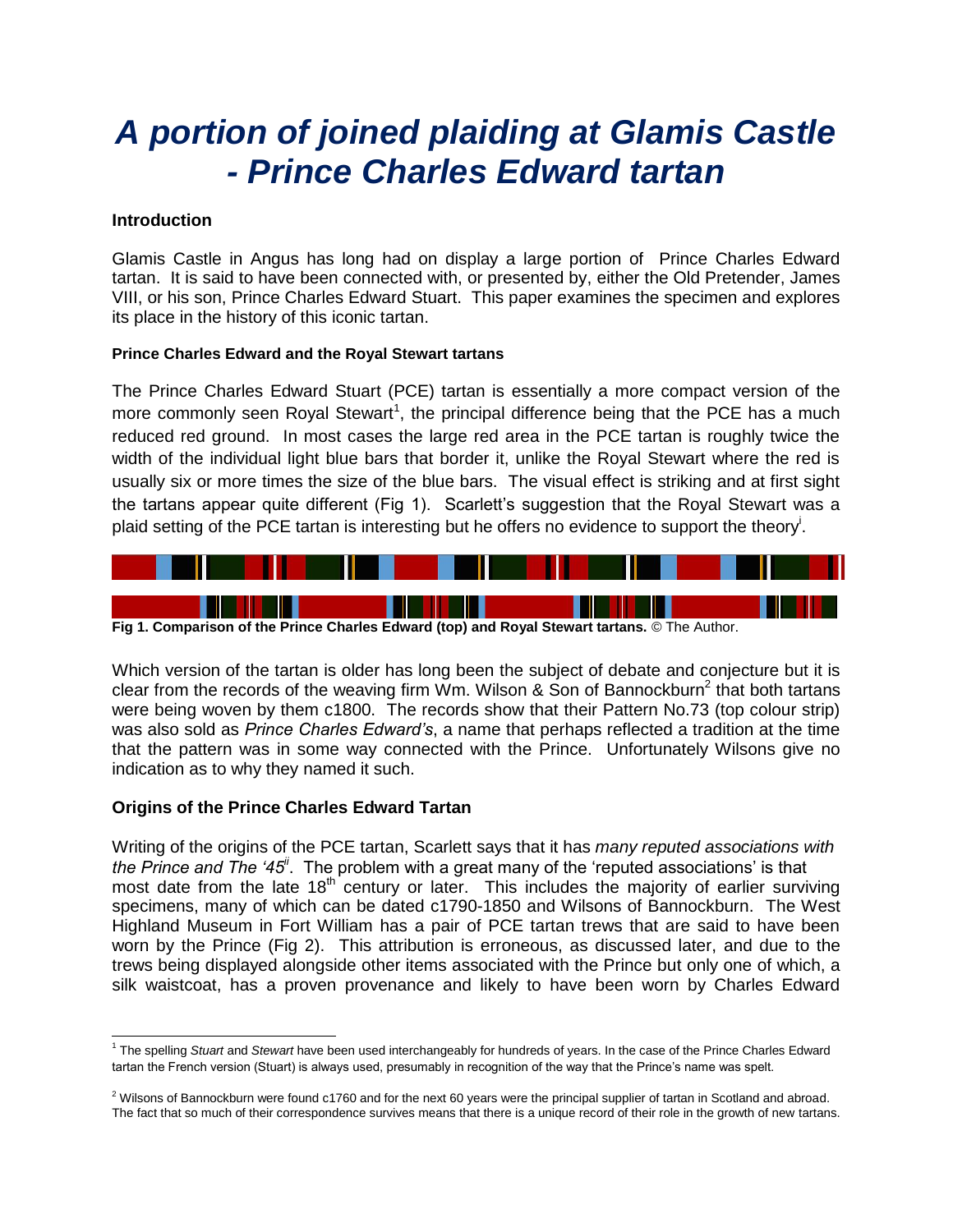Stuart. The style of the trews and quality of the material is consistent with the Highland Revival era (c1780-1840) and the cloth is most likely to be Wilsons' rather than mid-18<sup>th</sup> century.



**Fig 2. Trews - Prince Charles Edward tartan, West Highland Museum.** 

## **The oldest surviving specimen?**

The specimen of PCE tartan on display at Glamis Castle (Fig 3) is demonstrably of mid-18<sup>th</sup> century origin; is the oldest specimen of this tartan known to the author; and is possibly the original specimen on which Wilsons based their pattern.



**Fig 3. Fragment of Prince Charles Edward tartan, Glamis Castle.**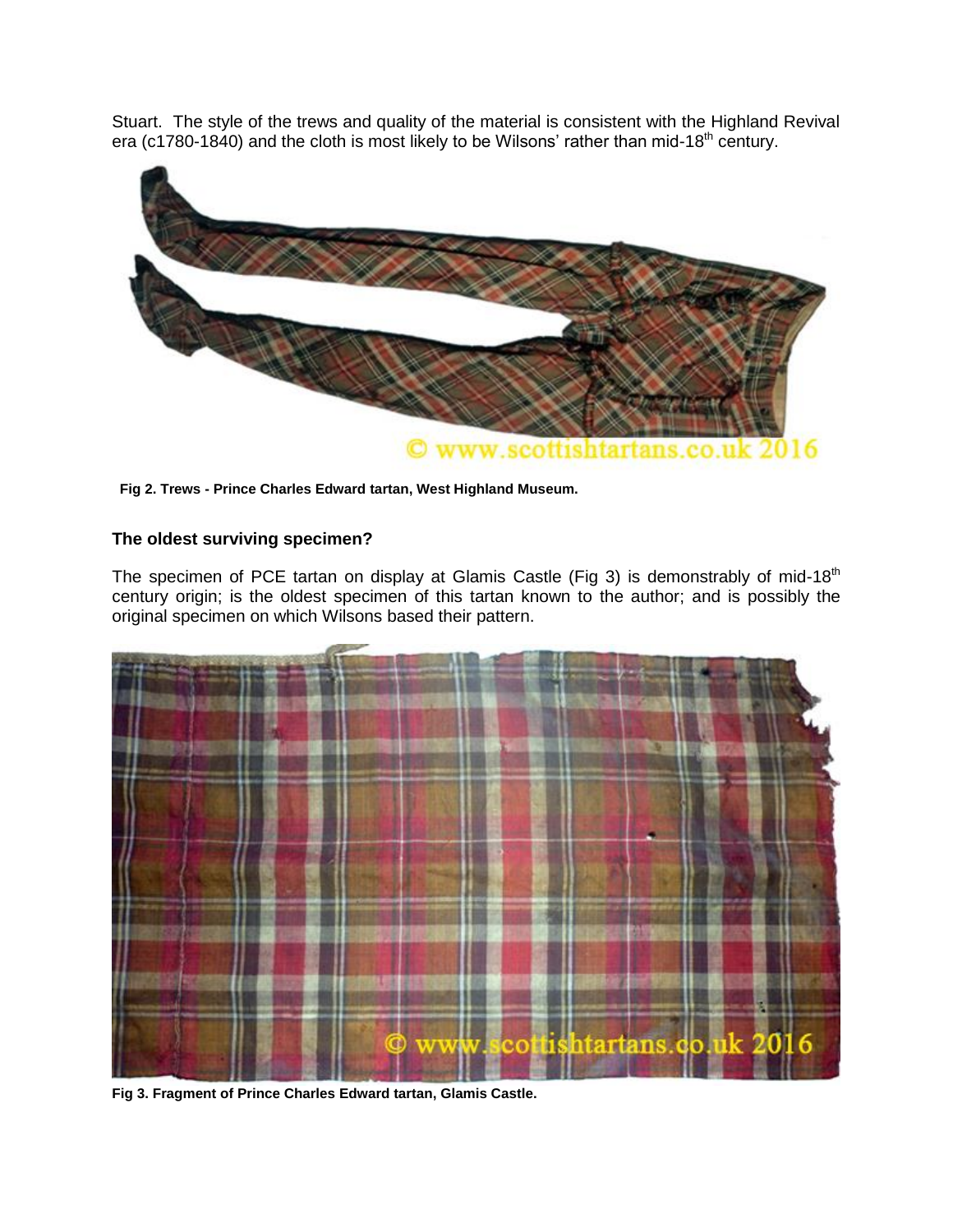The fragment is approximately  $64^{1}/_{2}$ " x 17" and made up of three sections of material joined at the selvedge; two complete pieces, each 26 $\frac{1}{2}$ " wide, and one incomplete section  $10^{1/2}$  wide. Assuming that this piece comprised three lengths of tartan, then the joined cloth would have been  $79^{1}/_{2}$ " (6 $^{1}/_{2}$ ") wide by an unknown length. The thread used to join each piece with a running stitch<sup>3</sup> (Fig 4) is the same and the three joins therefore contemporary, meaning that the material is unlikely to have been intended as a plaid for wearing because of the width.

One of the longer sides is bound along most of its length with decorated woven braid (Fig 5). Dating the binding is difficult but the stitching used to attach it is similar to that used to join the sections of tartan and it's therefore possible that the joining of the tartan lengths and the binding are contemporary.



**Fig 4. Running stitch join.** 

If dating of the braid-work is uncertain, the cloth is less problematic; the tartan was hand-woven with hand spun naturally dyed singles (non-plied yarn) typical of the sort used in the early to mid-18 $th$  century.



**Fig 5. Detail of the braid binding.** 

The red shade in particularly is interesting; it was almost certainly produced using cochineal, an imported dyestuff, and fixed with an alum, or possibly a poor quality tin, mordant resulting in a pinkish hue as opposed to the scarlet shade more usually associated with the tartan. Similarly, the light blue would have been dyed using the imported dyestuff indigo. The other colours would probably have been produced using a mixture of local and imported dyes; a full dye analysis would be required to confirm the precise dyes and mordents used.

## **The Setting**

Judging by surviving specimens of other tartans of the period, a 26" width was fairly standard for  $mid$ -18<sup>th</sup> century tartan. This cloth was woven as a balance warp<sup>4</sup> with three full setts finishing

<sup>&</sup>lt;sup>3</sup> The different styles of stich used to join plaids is discussed in the companion paper on <u>Joined Plaids – Settings & Construction</u>.

 $4$  A balanced warp is one where the pattern repeats left and right from the centre in the same order to finish at the same point on each selvedge.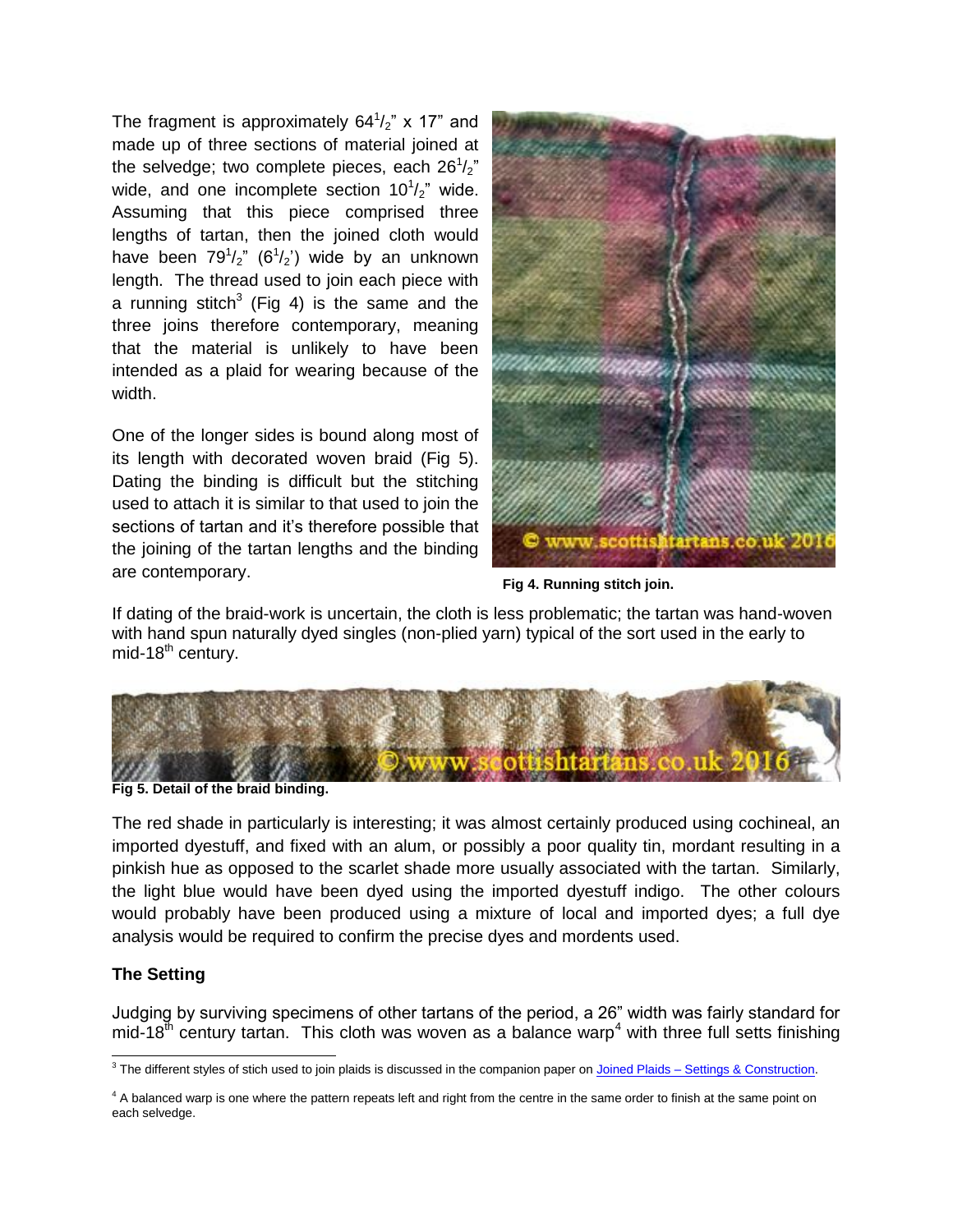on the white pivot at the selvedges (Fig 6) meaning that the pattern would repeat correctly across the whole width of the joined cloth.



#### **The Original Use of the Glamis Specimen**

Whilst we will probably never know for certain what size the piece at Glamis was, or how it was used, it is possible to make an educated guess based on other 18th century specimens. Mention has already been made of the  $79<sup>1</sup>/2$ " width of the joined cloth and the fact that it would have been unsuitable for a *breacan an fheileadh* (belted plaid); this fact, together with the braid along one edge suggests some other use. The most logical explanation for such a piece is that it was used as bed hangings; such curtains were a feature of wealthy households where they added warmth and decoration. A few examples of such bed hangings survive, such as those at Blair Castle (Fig. 7). Interestingly, these hangings incorporate a braid finish on the front of the canopy which may show how the braiding on the Glamis piece was used.



**Fig 7. Traditional Bed Hangings, Blair Castle.**